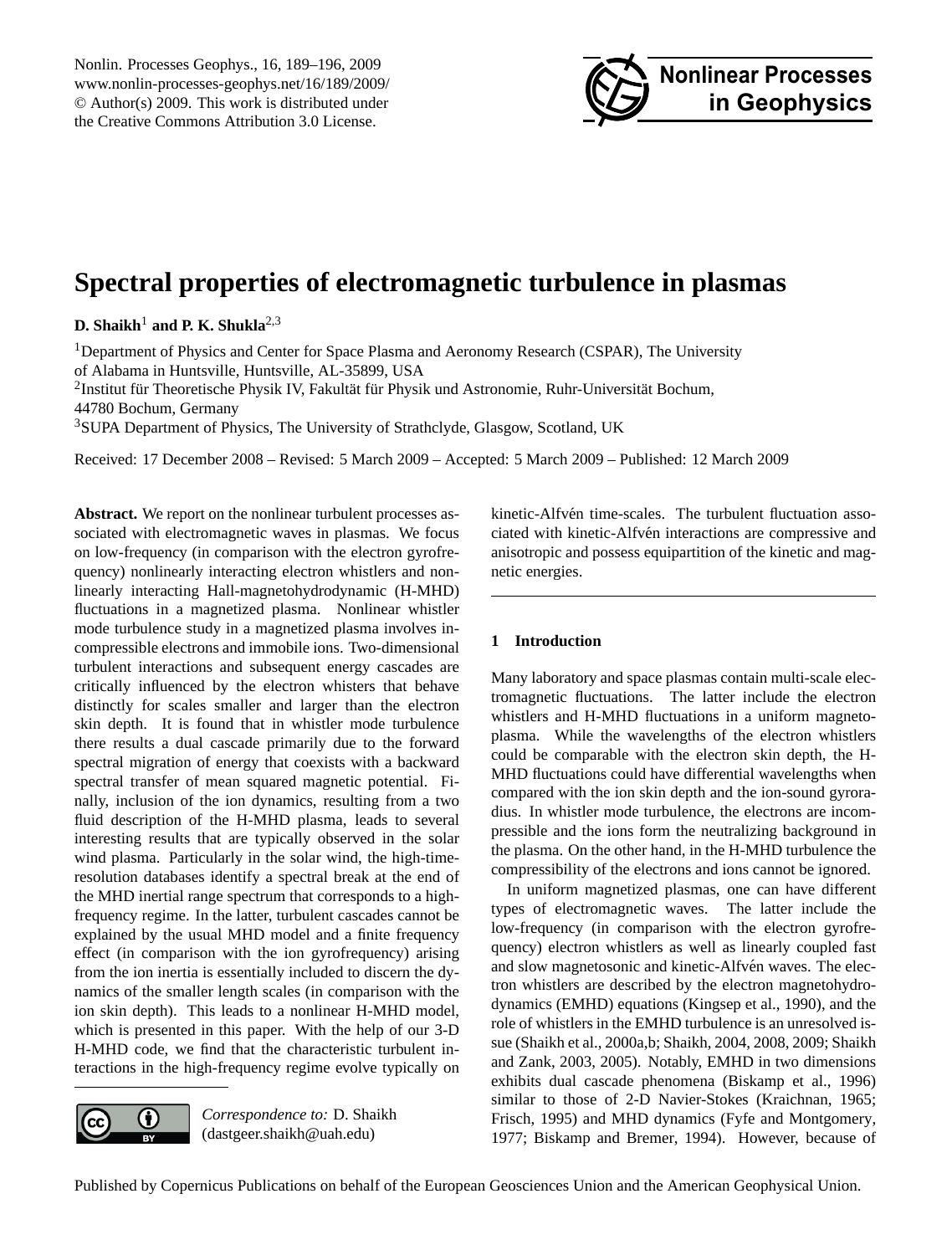the complexity of nonlinear interactions in EMHD turbulence, mode coupling interactions are relatively more complex to comprehend. Like 2-D Navier-Stokes [\(Kraichnan,](#page-6-2) [1965;](#page-6-2) [Frisch,](#page-6-3) [1995\)](#page-6-3) and MHD [\(Fyfe and Montgomery,](#page-6-4) [1977;](#page-6-4) [Biskamp and Bremer,](#page-6-5) [1994\)](#page-6-5) systems, 2-D EMHD also exhibits dual cascade processes [\(Biskamp et al.,](#page-6-1) [1996\)](#page-6-1). The dual cascade phenomena, i.e. both the forward and inverse cascades, is however difficult to resolve numerically in a single energy spectrum because of a lack of spectral resolution in the inertial ranges. Therefore there exists considerably less numerical work on this issue as compared to various two-dimensional (decaying) turbulence systems. Numerical simulations of inverse cascade phenomenon, within the context of magnetohydrodynamics (MHD) turbulence, have previously been performed at a modest resolution of up to 1024<sup>2</sup> Fourier modes [\(Biskamp and Bremer,](#page-6-5) [1994\)](#page-6-5).

The dynamics of linearly coupled magnetic field-aligned Alfvén wave and obliquely propagating fast and slow magnetosonic waves and kinetic Alfvén waves are governed by the H-MHD equations. The solar wind plasma wave spectra corresponding to whistlers or high-frequency (in comparison with the ion gyrofrequency) kinetic-Alfvén wave possess a spectral break, the origin of which is not yet fully understood [\(Denskat et al.,](#page-6-6) [1983;](#page-6-6) [Goldstein et al.,](#page-6-7) [1994;](#page-6-7) [Leamon et al.,](#page-6-8) [1998;](#page-6-8) [Goldstein et al.,](#page-6-9) [1996;](#page-6-9) [Bale et al.,](#page-6-10) [2005;](#page-6-10) [Servidio et al.,](#page-6-11) [2008\)](#page-6-11). There are, however, some preliminary results available in the literature [Shaikh and Shukla](#page-7-7) [\(2008,](#page-7-7) [2009\)](#page-7-8).

In this paper, we present a survey of the spectral properties of the low-frequency multi-scale electromagnetic turbulence in plasmas. In Sect. 2, we begin by describing the whistler wave model based on two dimensional electron magnetohydrodynamic equations. Linear properties of whistler waves are described in this section. Section 3 contains nonlinear simulation results describing the wave spectra in small and large scale (in comparison with the electron skin depth) regimes. Section 4 describes the Hall- MHD counter part. The summary and conclusions are contained in Sect. 5.

#### **2 The whistler mode turbulence**

In an incompressible electron-MHD (E-MHD) plasma, collective oscillation of electrons exhibit electron whistlers. The electron Whistlers are widely observed in many space and laboratory plasmas. For instance, they are believed to be generated in the Earth's ionospheric region by lightning discharges and proceed in the direction of Earth's dipole magnetic field [\(Helliwell,](#page-6-12) [1965\)](#page-6-12). They have also been recently detected in the Earth's radiation belt by the STEREO S/WAVES instrument [\(Cattell et al.,](#page-6-13) [2008\)](#page-6-13). Moreover, there are observations of Venus' ionosphere that reveal strong, circularly polarized, electromagnetic waves with frequencies near 100 Hz. The waves appear as bursts of radiation lasting 0.25 to 0.5 s, and have the expected properties of whistlermode signals generated by lightning discharges in Venus'

clouds [\(Russell et al.,](#page-6-14) [2007\)](#page-6-14). These waves are also reported near the Earth's magnetopause [\(Stenberg et al.,](#page-7-9) [2007\)](#page-7-9) and the Cluster spacecraft encountered them during the process of magnetic reconnection in the Earth's magnetotail region [\(Wei](#page-7-10) [et al.,](#page-7-10) [2007\)](#page-7-10). Upstream of collisionless shock, whistler waves are found to play a crucial role in heating the plasma ions [\(Sc](#page-6-15)[holer and Burgess,](#page-6-15) [2007\)](#page-6-15). Their excitation and propagation are not only limited to the Earth's nearby ionosphere, but they are also found to be excited near the ionosphere of other planets such as in the radiation belts of Jupiter and Saturn [\(Be](#page-6-16)[spalov,](#page-6-16) [2006\)](#page-6-16). Whistlers are believed to be a promising candidate in transporting fields and currents in plasma opening switch (POS) devices [\(Mason et al.,](#page-6-17) [1993\)](#page-6-17), which operate on fast electron time scales. Similarly, electron whistlers have been known to drive the phenomenon of magnetic field line reconnection [\(Bulanov et al.,](#page-6-18) [1992\)](#page-6-18) in astrophysical plasmas [\(Zhou et al.,](#page-7-11) [1996\)](#page-7-11). Whistlers have also been investigated in several laboratory experiments [\(Stenzel,](#page-7-12) [1997,](#page-7-12) [1975;](#page-7-13) [Sten](#page-7-14)[zel and Urrutia,](#page-7-14) [1990;](#page-7-14) [Stenzel et al.,](#page-7-15) [1993\)](#page-7-15), where they have been found to exhibit a variety of interesting features, such as an anisotropic propagation of the phase front, strong dispersion characteristics, interaction with plasma particles, etc. A few experimental features have also been confirmed by recent three-dimensional simulations [\(Eliasson and Shukla,](#page-6-19) [2007\)](#page-6-19), where it has been reported that the polarity and the amplitude of the toroidal magnetic field, in agreement with the laboratory experiments, determine the propagation direction and speed of the whistlers. These are only a few examples amongst a large body of work devoted to the study of the whistlers. Despite the large amount of effort gone into understanding the existence and the propagation of whistlers, their linear dynamics is still debated, specially in the context of complex nonlinear processes. For example, the role of whistlers in the high- frequency turbulence and anisotropic spectral cascades has been debated recently [\(Shaikh et al.,](#page-7-0) [2000a,](#page-7-0)[b;](#page-7-1) [Shaikh and Zank,](#page-7-5) [2003,](#page-7-5) [2005;](#page-7-6) [Shaikh,](#page-7-2) [2004\)](#page-7-2). In the following, we present a summary of the spectra of the whistler turbulence.

The electron whistler mode dynamics is essentially governed by the EMHD equations. The EMHD phenomena typically occur on the electron time scale [\(Kingsep et al.,](#page-6-0) [1990\)](#page-6-0), while the ions do not participate in the whistler mode dynamics [\(Shukla,](#page-6-20) [1978\)](#page-6-20). Thus, the basic frequency regimes involved are  $\omega_{ci} \ll \omega \ll \omega_{ce}$  (where  $\omega_{ci}$ ,  $\omega_{ce}$  are, respectively, the ion and electron gyrofrequencies, and  $\omega$  is the characteristic whistler frequency), and the length scales are  $c/\omega_{pi} < l < c/\omega_{pe}$ , where  $\omega_{pi}$ ,  $\omega_{pe}$  are the ion and electron plasma frequencies, respectively. In whistlers, electrons carry currents, since immobile ions merely provide a neutralizing background to a quasi-neutral EMHD plasma. The electron momentum equation is

<span id="page-1-0"></span>
$$
m_{e}n\frac{d}{dt}V_{e} = -enE - \frac{ne}{c}V_{e} \times B - \nabla P - \mu m_{e}nV_{e}, \qquad (1)
$$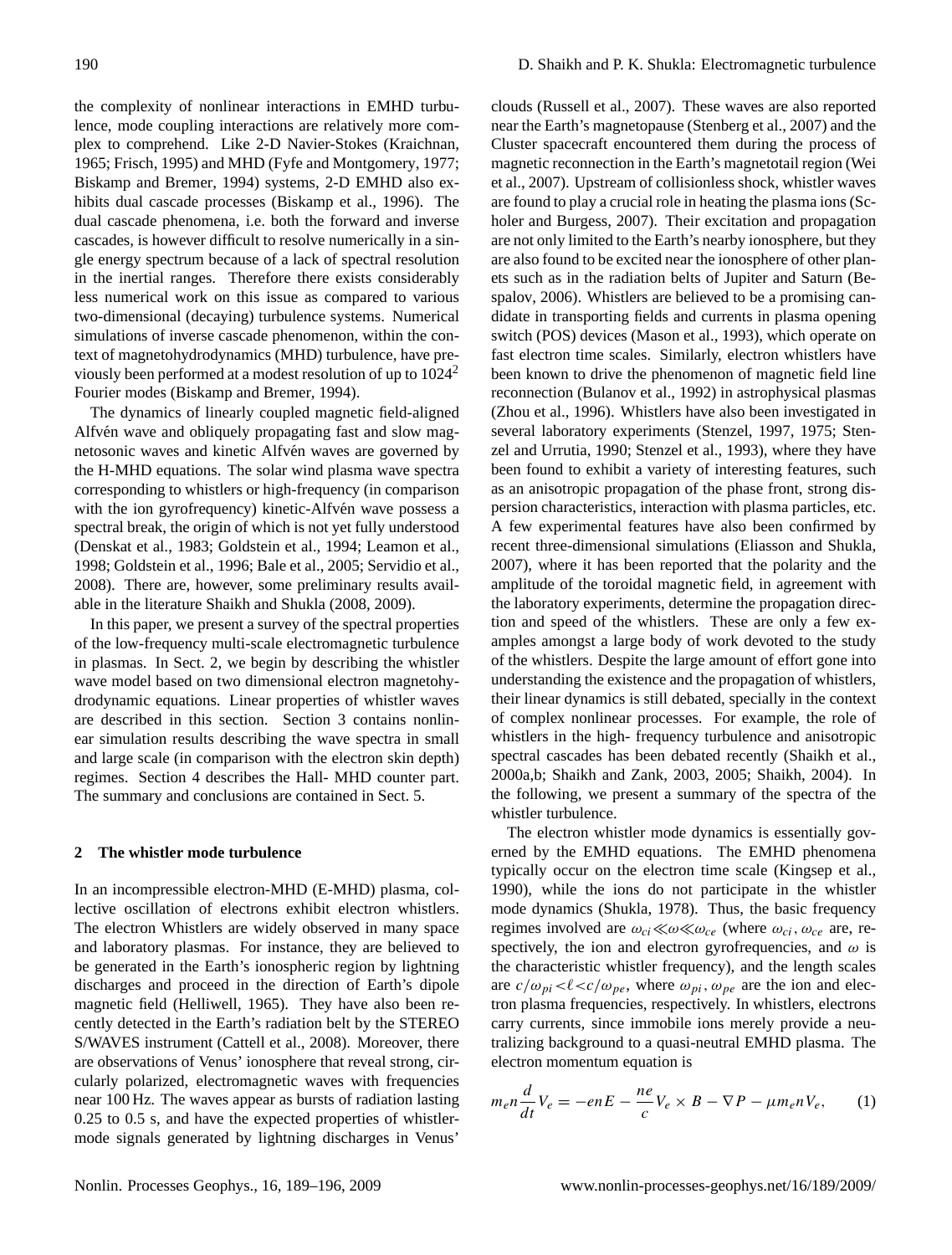D. Shaikh and P. K. Shukla: Electromagnetic turbulence 191

$$
E = -\nabla \phi - \frac{1}{c} \frac{\partial A}{\partial t},\tag{2}
$$

<span id="page-2-0"></span>
$$
\nabla \times B = \frac{4\pi}{c} J + \frac{1}{c} \frac{\partial E}{\partial t},\tag{3}
$$

$$
\frac{\partial n}{\partial t} + \nabla \cdot (nV_e) = 0,\t\t(4)
$$

where

$$
\frac{d}{dt} = \frac{\partial}{\partial t} + V_e \cdot \nabla.
$$

The remaining equations are  $B=\nabla \times A$ ,  $J=-enV_e$ ,  $\nabla \cdot B=0$ . Here  $m_e$ ,  $n$ ,  $V_e$  are the electron mass, density and fluid velocity respectively. E, B respectively represent electric and magnetic fields and  $\phi$ , A are electrostatic and electromagnetic potentials. The remaining variables and constants are, the pressure  $P$ , the collisional dissipation  $\mu$ , the current due to electrons flow  $J$ , and the velocity of light  $c$ . The displacement current in Ampére's law Eq.  $(3)$  $(3)$  is ignored, and the density is considered as constant throughout the analysis. The electron continuity equation can, therefore, be represented by a divergence-less electron fluid velocity  $\nabla \cdot V_e = 0$ . The electron fluid velocity can then be associated with the rotational magnetic field through

$$
V_e = -\frac{c}{4\pi n e} \nabla \times B.
$$

By taking the curl of Eq. [\(1\)](#page-1-0) and, after slight rearrangement of the terms, we obtain a generalized electron momentum equation in the following form.

<span id="page-2-1"></span>
$$
\frac{\partial P}{\partial t} - V_e \times (\nabla \times P) + \nabla \xi = -\mu m_e V_e \tag{5}
$$

where

$$
P = m_e V_e - \frac{eA}{c} \text{ and } \xi = \frac{1}{2} m_e V_e \cdot V_e + \frac{P}{n} - e\phi.
$$

The curl of Eq. [\(5\)](#page-2-1) leads to a three-dimensional equation of EMHD describing the evolution of the whistler wave magnetic field,

$$
\frac{\partial}{\partial t}\Omega_B + V_e \cdot \nabla \Omega_B - \Omega_B \cdot \nabla V_e = \mu d_e^2 \nabla^2 B. \tag{6}
$$

where  $\Omega_B = B - d_e^2 \nabla^2 B$ ,  $d_e = c/\omega_{pe}$ , the electron skin depth, is an intrinsic length-scale in the EMHD plasma. The threedimensional EMHD equations can be transformed into two dimensions by regarding variation in the  $\hat{z}$ -direction as ignorable i.e.  $\partial/\partial z=0$ , and separating the total magnetic field B into two scalar variables, such that  $B = \hat{z} \times \nabla \psi + b\hat{z}$ . Here  $\psi$  and b respectively present perpendicular and parallel components of the wave magnetic field. The corresponding equations of these components can be written in a normalized form as follows,

<span id="page-2-2"></span>
$$
\frac{\partial}{\partial t}\Omega_{\psi} + \hat{z} \times \nabla b \cdot \nabla \Omega_{\psi} - B_0 \frac{\partial}{\partial y} b = 0, \tag{7}
$$

<span id="page-2-3"></span>
$$
\frac{\partial}{\partial t}\Omega_B - d_e^2 \hat{z} \times \nabla b \cdot \nabla \nabla^2 b + \hat{z} \times \nabla \psi \cdot \nabla \nabla^2 \psi + B_0 \frac{\partial}{\partial y} \nabla^2 \psi = 0, \quad (8)
$$

where  $\Omega_{\psi} = \psi - d_e^2 \nabla^2 \psi$ ,  $\Omega_B = b - d_e^2 \nabla^2 b$  The length and time scales are normalized respectively by  $d_e$  and  $\omega_{ce}$ , whereas magnetic field is normalized by a typical mean  $B_0$ . The linearization of Eqs. [\(7\)](#page-2-2) and [\(8\)](#page-2-3) about a constant magnetic field  $B<sub>0</sub>$  yields the dispersion relation for the whistlers, the normal mode of oscillation in the EMHD frequency regime, and is given by

$$
\omega_k = \omega_{c_0} \frac{d_e^2 k_y k}{1 + d_e^2 k^2},
$$

where  $\omega_{c_0} = eB_0/mc$  and  $k^2 = k_x^2 + k_y^2$ . From the set of the EMHD Eqs. [\(7\)](#page-2-2) and [\(8\)](#page-2-3), there exists an intrinsic length scale  $d_e$ , the electron inertial skin depth, which divides the entire spectrum into two regions; namely short scale  $(kd_e>1)$  and long scale ( $kd_e$ <1) regimes. In the regime  $kd_e$ <1, the linear frequency of whistlers is  $\omega_k \sim k_y k$  and the waves are dispersive. Conversely, dispersion is weak in the other regime  $kd_e>1$  since  $\omega_k \sim k_v/k$  and hence the whistler wave packets interact more like the eddies of hydrodynamical fluids.

#### **3 Energy spectra in whistler turbulence**

By virtue of  $d_e$ , there exists two inertial ranges that correspond to smaller  $kd_e > 1$  and larger  $kd_e < 1$  length-scales in the EMHD turbulence. Correspondingly, forward cascade turbulent spectra in these regimes exhibit  $k^{-5/3}$  and  $k^{-7/3}$  re-spectively as shown in Fig. [\(1\)](#page-3-0). The whistler spectrum  $k^{-7/3}$ is produced essentially by fluctuations in electron fluid while *ions are at rest*. The observed spectra in our simulations depicted as in Fig. [\(1\)](#page-3-0) can be explained on the basis of Kolmogorov phenomenology as follows.

The regime  $kd_e$  > 1 in EMHD turbulence corresponds essentially to a hydrodynamic regime because the energy spectrum is dominated by the shorter length-scale turbulent eddies that give rise to a characteristic spectrum of an incompressible hydrodynamic fluid. The group velocity of whistlers, in this regime, is small and hence it is expected that the whistler effect cannot be present. For  $kd_e > 1$ , the first term in the magnetic potential can be dropped and thus

$$
A \sim (\nabla^2 \psi)^2.
$$

Similarly the dominating terms in the energy are

$$
E \sim (\nabla b)^2 + (\nabla^2 \psi)^2.
$$

This implies

$$
E \sim (\nabla b)^2 \sim (\nabla^2 \psi)^2.
$$

Thus for  $kd_e>1$ ,  $E\sim A$ . In this case both magnetic potential and the energy cascades turn out to be identical leading to the same spectral index, i.e.  $k^{-5/3}$ , in both direct and inverse cascade regimes. This is shown in Fig. [\(1\)](#page-3-0) (left panel).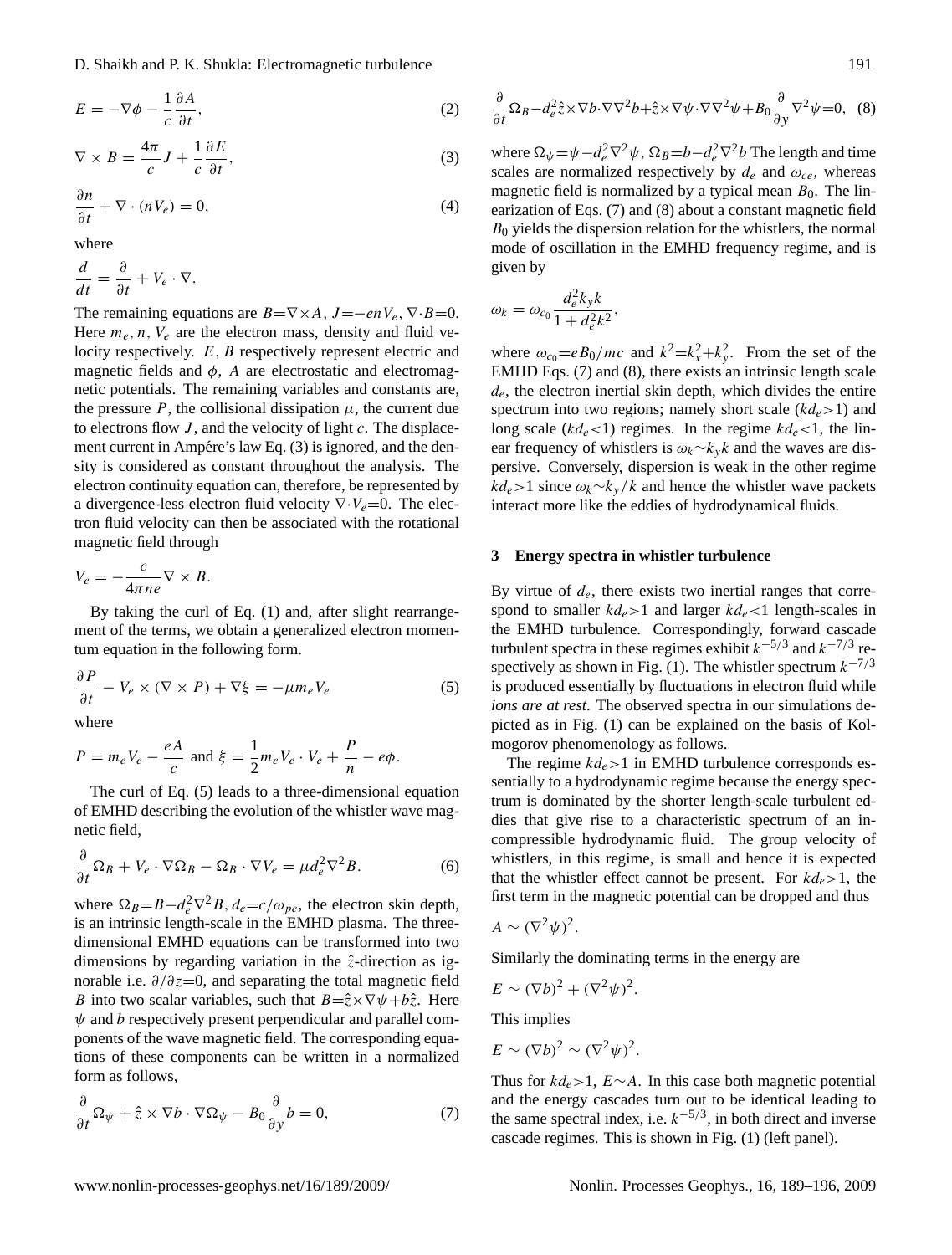

<span id="page-3-0"></span>**Fig. 1.** (left) Driven 2-D whistler wave turbulence with the forcing band identified by the  $k_f$  modes. The spectral resolution is  $5120^2$ . Notice that no spectral break exists across the forcing modes, which agrees with the Kolmogorov theory. Across the  $k_f$  modes, the forward cascade **Fig. 1.** (left) Driven 2-D whistler wave turbulence with the forcing band identified by the  $k_f$  modes. The spectral resolution is 5120<sup>2</sup>. Notice that no spectral break exists across the forcing modes, which agrees with plot the compensated energy spectrum  $k^{5/3} E_k \sim \varepsilon^{2/3} \sim$ Const to show inertial range modes along a straight line that is indicative of constant energy dissipation rates in steady state driven dissipative turbulence. (right) The inverse and forward cascade regimes are identified in 2-D driven whistler wave turbulence. The compensated energy spectrum in the inverse cascade regime  $k^{7/3}E_{\text{inv}}\propto \epsilon^{2/3}k^{7/3}k^{-1}\sim \epsilon^{2/3}k^{4/3}$ , whereas the forward cascade is given by  $k^{7/3}E_{fwd} \sim$ Const. The approximate error in the spectral slope is about  $\pm 0.072$ . The spectral break, separating a forward and an inverse cascade regimes, corresponds to a hump above the forcing modes  $k_f$  that results from a direct excitation of the Fourier modes in driven whistler wave turbulence.

In EMHD the eddy velocity (v) in the x−y plane is char-<br>peterized by  $\hat{\sigma} \times \nabla h$ . Thus the typical velocity with a scale size  $\ell$  can be represented by  $v \simeq b_\ell/\ell$ . The eddy scrambling time is then given by acterized by  $\hat{z} \times \nabla b$ . Thus the typical velocity with a scale

$$
\tau \sim \frac{\ell}{v} \sim \frac{\ell^2}{b_\ell}.
$$

In the limit of  $kd_e$  < 1, the mean square magnetic potential is,

$$
A \sim \psi^2 \sim b_\ell^2 \ell^2.
$$

The second similarity follows from the assumption of an rice second similarity follows from the assumption of an<br>equipartition of energy in the axial and poloidal components equipartition of energy in the axial and poloidal components<br>of magnetic field. This assumption has been invoked in some or magnetic netal. This assumption has econ invoked in some earlier works too, and would be exact if the EMHD turbulence comprised of randomly interacting whistler waves building with a divergence-less electron fluid velocity. To determine the scaling behaviour of the spectrum in the magnetic potential cascade regime (i.e. for  $k < k_f$ ,  $k_f$  repthe magnetic potential cascade regime (i.e. for  $\kappa \ll N_f$ ,  $\kappa_f$  representing the forcing scales), the rate of A transfer is given  $\frac{1}{2}$  by the relation,  $\theta$ 

$$
\varepsilon=\frac{A}{\tau}=b_\ell^3,
$$

and the mean square magnetic potential per unit wave number is  $\Delta t - b^2 \ell^3$ 

$$
A_k = b_\ell^2 \ell^3.
$$

yields  $A_k = \varepsilon^\alpha k^\beta$ . On equating the powers of  $b_\ell$  and  $\ell$ , we The locality of the spectral cascade in the wavenumber space obtain  $\alpha = 2/3$  and  $\beta = -3$ . In  $kd_e < 1$  regime, the expression for the energy can be approximated as  $E \sim b^2 \sim (\nabla \psi)^2$ . This further implies that  $E = A/\ell^2$  and

$$
E_k \sim k^{-1}.
$$

 $\Delta E_k \rightarrow \mathcal{R}$  is  $\Delta E_k$  analysis in the other regime of  $k > k_f$  where energy cascade is local in wave number space leads to an energy spectrum with the index of  $-7/3$  such that

$$
E_k \sim k^{-7/3}.
$$

The compensated spectra of Fig. [\(1\)](#page-3-0) (right panel) are consistent with above description.

In the following section, we shall include the ion dynamics that correspond to turbulence scales in which  $kd_i > 1$ , where  $d_i$  is ion skin depth. This regime of the magnetofluid dynamics is referred to as the Hall MHD, and it stems from the dominant density fluctuations that evolves on Kinetic-Alfvén wave (KAW) time (and length) scales. dominant density incluations that evolution<br>wave (KAW) time (and length) scales. combined motion of the electron and ion fluids amidst pre-

## ∂ **4** The high-frequency kinetic-Alfvén inertial regime

sults in the solar wind turbulence when plasma wave fluctuations comprise a multitude of time and space scales that are<br>shorter than the ion gyroperiod  $(2\pi/\Omega_{ci})$  and comparable (or<br>longer) to (than) the ion thermal gyroradius/ion-sound gyroshorter than the ion gyroperiod  $(2\pi/\Omega_{ci})$  and comparable (or longer) to (than) the ion thermal gyroradius/ion-sound gyroradius or shorter than the ion skin depth, respectively. These The high-frequency kinetic-Alfvén regime of the plasma re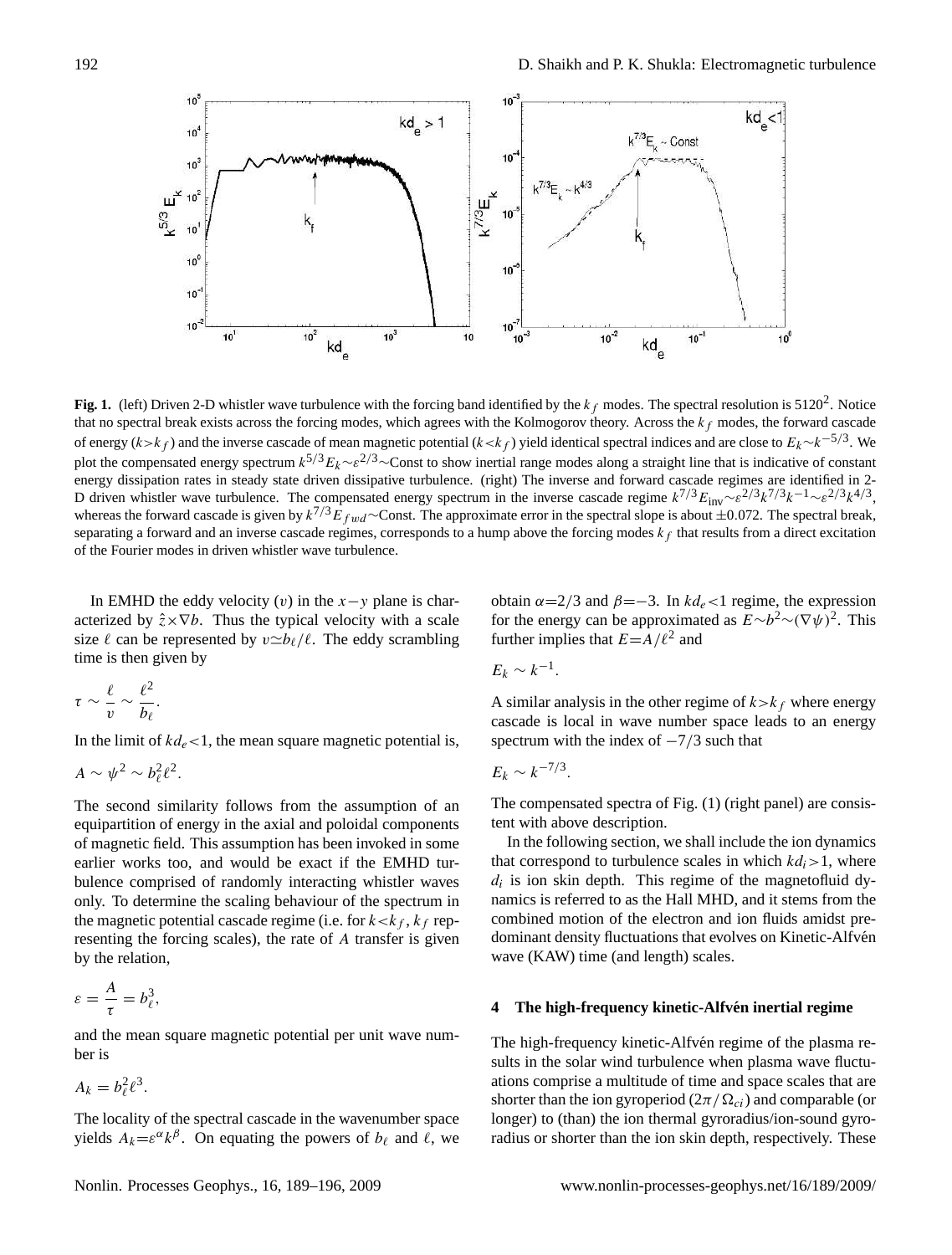electromagnetic fluctuations cannot be described by the usual magnetohydrodynamic (MHD) model [\(Denskat et al.,](#page-6-6) [1983;](#page-6-6) [Goldstein et al.,](#page-6-7) [1994;](#page-6-7) [Leamon et al.,](#page-6-8) [1998;](#page-6-8) [Goldstein et al.,](#page-6-9) [1996;](#page-6-9) [Shaikh and Shukla,](#page-7-7) [2008,](#page-7-7) [2009\)](#page-7-8) which involve the characteristic time scale much longer than the ion gyroperiod. Typically, reconnection of magnetic field lines near the solar corona [\(Bhattacharjee,](#page-6-21) [2004\)](#page-6-21), Earth's magnetosphere and in many laboratory plasma devices [\(Bhattacharjee et al.,](#page-6-22) [2001\)](#page-6-22) are other avenues where collisionless or kinetic processes call for inclusion of the finite Larmor radius and finite frequency effects in the standard MHD model. In particular, in the context of the solar wind plasma, higher time resolution databases identify a spectral break near the end of the MHD inertial range spectrum that corresponds to a highfrequency  $(>\Omega_{ci})$  regime where turbulent cascades are *not* explainable by Alfvénic cascades. This refers to a secondary inertial range where turbulent cascades follow a  $k^{-7/3}$  (where  $k$  is a typical wavenumber) spectrum in which the characteristic fluctuations evolve typically on kinetic-Alfvén time scales [\(Howes et al.,](#page-6-23) [2008;](#page-6-23) [Matthaeus et al.,](#page-6-24) [2008\)](#page-6-24). The onset of the second or the kinetic-Alfven inertial range still eludes our understanding of solar wind fluctuations [\(Leamon et al.,](#page-6-8) [1998;](#page-6-8) [Shaikh and Shukla,](#page-7-7) [2008,](#page-7-7) [2009\)](#page-7-8). The mechanism leading to the spectral break has been thought to be either mediated by the kinetic- Alfvén waves (KAWs), or damping of ion-cyclotron waves, or dispersive processes, or other implicit nonlinear interactions associated with kinetic effects in solar wind plasmas [\(Denskat et al.,](#page-6-6) [1983;](#page-6-6) [Goldstein et al.,](#page-6-7) [1994,](#page-6-7) [1996;](#page-6-9) [Leamon et al.,](#page-6-8) [1998;](#page-6-8) [Shaikh and Shukla,](#page-7-7) [2008,](#page-7-7) [2009\)](#page-7-8). Motivated by these issues, we have developed three dimensional, time dependent, compressible, non-adiabatic, driven and fully parallelized Hall-magnetohydrodynamic (H-MHD) simulations [\(Shaikh and Shukla,](#page-7-7) [2008,](#page-7-7) [2009\)](#page-7-8) to investigate turbulent spectral cascades in collisionless space plasmas.

In the high-frequency regime,  $\omega > \Omega_{ci}$ , the inertialess electrons contribute to the electric field which is dominated essentially by the Hall term corresponding to  $J \times B$  force. The latter, upon substituting in the ion momentum equation, modifies the ion momentum, the magnetic field and total energy in a manner to introduce a high-frequency ( $\omega > \Omega_{ci}$ ) and small scale ( $k_{\perp}$ ρ<sub>L</sub>>1, where  $\rho$ <sub>L</sub> is ion thermal gyroradius) plasma motions. The characteristic length scales  $(k^{-1})$  associated with the plasma motions are smaller than the ion gyroradius  $(\rho_L)$ . The quasi-neutral solar wind plasma density  $(\rho)$ , velocity  $(U)$ , magnetic field  $(B)$  and total pressure  $(P=P_e+P_i)$  fluctuations can then be cast into a set of the Hall-MHD equations, given by

<span id="page-4-0"></span>
$$
\frac{\partial \rho}{\partial t} + \nabla \cdot (\rho U) = 0,\tag{9}
$$

$$
\rho \left( \frac{\partial}{\partial t} + U \cdot \nabla \right) U = -\nabla P + \frac{1}{c} J \times B \tag{10}
$$

<span id="page-4-2"></span>
$$
\frac{\partial B}{\partial t} = \nabla \times \left( U \times B - d_i \frac{J \times B}{\rho} \right) + \eta \nabla^2 B,\tag{11}
$$

<span id="page-4-1"></span>∂e  $\partial t$  $+\nabla \cdot \left(\frac{1}{2}\right)$  $\frac{1}{2}\rho U^2 U + \frac{\gamma}{\gamma - \gamma}$  $\gamma - 1$ P  $\frac{P}{\rho}\rho U+\frac{c}{4\pi}$  $\left(\frac{c}{4\pi}E\times B\right) = 0$  (12)

where

$$
e = \frac{1}{2}\rho U^2 + \frac{P}{(\gamma - 1)} + \frac{B^2}{8\pi}
$$

is the total energy of the plasma that contains both the electron and ion motions. All the dynamical variables are functions of three space and a time, i.e.  $(x, y, z, t)$ , co-ordinates. Equations [\(9\)](#page-4-0) to [\(12\)](#page-4-1) are normalized by typical length  $\ell_0$  and time  $t_0=\ell_0/v_0$  scales in our simulations, where  $v_0 = B_0/(4\pi\rho_0)^{1/2}$  is Alfvén velocity such that  $\bar{\nabla} = \ell_0 \nabla$ ,  $\partial / \partial \bar{t} = t_0 \partial / \partial t$ ,  $\bar{U} = U/v_0$ ,  $\bar{B} = B/v_0 (4\pi \rho_0)^{1/2}$ ,  $\bar{P} = P / \rho_0 v_0^2$ ,  $\bar{\rho} = \rho / \rho_0$ . The parameters  $\mu$  and  $\eta$  correspond respectively to ion-electron viscous drag term and magnetic field diffusivity. While the viscous drag modifies the dissipation in plasma momentum in a nonlinear manner, the magnetic diffusion damps the small scale magnetic field fluctuations linearly. The magnetic field is measured in the unit of Alfvén velocity. The dimensionless parameter in magnetic field Eq. [\(11\)](#page-4-2) i.e. ion skin depth  $\tilde{d}_i = d_i/\ell_0$ ,  $d_i = C/\omega_{pi}$  is associated with the Hall term. This means the ion inertial scale length  $(d<sub>i</sub>)$  is a natural or an intrinsic length scale present in the Hall MHD model which accounts for finite Larmour radius effects corresponding to high frequency oscillations in  $kd_i>1$  regime. Clearly, the Hall force dominates the magnetoplasma dynamics when  $1/\rho(J\times B)$  >  $U\times B$  term in Eq. [\(11\)](#page-4-2) which in turn introduces time scales corresponding to the high frequency plasma fluctuations in  $kd_i>1$  regime. Furthermore, our model includes a full energy equation (Eq. [12\)](#page-4-1) unlike an adiabatic relation between the pressure and density. The use of energy equation enables us to study a self-consistent evolution of turbulent heating resulting from nonlinear energy cascades in the solar wind plasma.

In the linear regime, the Hall-MHD equations (without the energy equation) admit a dispersion relation,

$$
(\omega^2 - k_z^2 V_A^2) D_m(\omega, k) = \omega^2 (\omega^2 - k^2 V_s^2) k_z^2 k^2 V_A^4 / \omega_{ci}^2,
$$

which exhibits coupling among the fast and slow magnetosonic waves given by the solutions of

$$
D_m(\omega, k) = \omega^4 - \omega^2 k^2 (V_A^2 + V_s^2) + k_z^2 k^2 V_A^2 V_s^2 = 0,
$$

where  $\omega$  is the frequency,  $k(=k_{\perp}+k_{z}\hat{z})$  is the wave vector, the subscripts  $\perp$  and z represent the components across and along the external magnetic fields  $B_0\hat{z}$ , and  $V_A$  and  $V_s$  are the Alfvén and effective sound speeds, respectively. The warm HMHD plasma thus supports a great variety of waves (e.g. magnetic field-aligned non-dispersive Alfvén waves, obliquely propagating fast and slow magnetohydrodynamic waves, obliquely propagating dispersive kinetic Alfvén waves and whistlers) having different wavelengths (comparable to the ion skin depth associated with the Hall drift, the ion sound gyroradius associated with the electron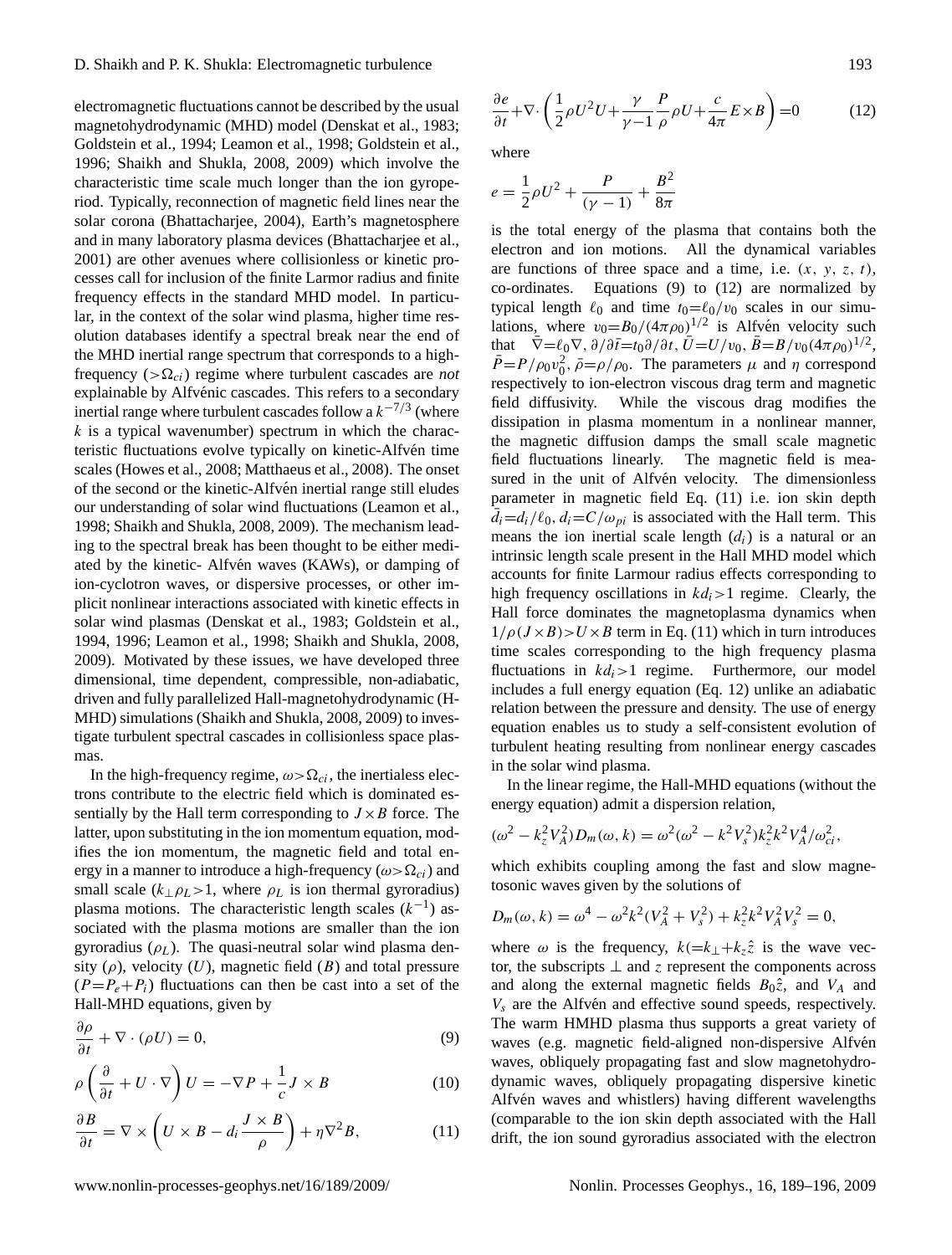

<span id="page-5-0"></span>Fig. 2. Inertial range turbulent spectra of magnetic and velocity field fluctuations are shown. These fluctuations closely follow a  $k^{-7/3}$  spectrum in kinetic Alfvén regime where  $k d_i > 1$ . The simulation parameters are: spectral resolution is  $128^3$ ,  $\eta = \mu = 10^{-3}$ ,  $M_A = \beta = 1.0$ ,  $k d_i \ge 1$ ,  $L_x = L_y = L_z = 2\pi$ .

pressure and the perpendicular ion inertia/ion polarization drift). Interestingly, in the  $\omega < \Omega_{ci}$  regime, which is predom-inantly known to be an Alfvénic regime, [Howes et al.](#page-6-23)  $(2008)$ noted the possibility of occurance of highly obliquely propagating KAWs (with  $\omega \ll \Omega_{ci}$ ) thereby questioning the role of damping of ion cyclotron waves in the onset of spectral breakpoint. While our simulations described in Fig. [\(2\)](#page-5-0) may contain the KAWs corresponding to  $\omega \ll \Omega_{ci}$ , their specific contribution in the spectral cascades depicted in Fig. [\(2\)](#page-5-0) and contribution in the spectral cascades depicted in Fig. (2) and communion in the spectral caseades depicted in Fig.  $(2)$ Fig.  $(3)$  is not identifiable. We therefore leave this study to a future investigation. role of  $\frac{1}{2}$  in the original waves in the oneset of specific original waves in the ones.

The nonlinear spectral cascades in the KAW regime lead and spectral cascades in the KIW regime is to a secondary inertial range in the vicinity of modes  $kd_i \approx 1$ in that the solar wind magnetic, velocity and field fluctuations follow turbulent spectra close to  $k^{-7/3}$ . This is shown in Fig. [\(2\)](#page-5-0). The characteristic turbulent spectra in the KAW regime is steeper than that of MHD inertial range which follows a  $k^{-\alpha}$  where  $\alpha$  is 5/3 or 3/2. The onset of the secondary inertial range is constantly debated because of the presence of multiple processes in the KAW regime that inpresence or mampig processes in the KIW regime that in clude, for instance, the dispersion, damping of ion cyclotron etations, to instance, the dispersion, damping or for eyerotron<br>waves, turbulent dissipation or due to fast or slow magnetosonic perturbations and etc. In the context of our simulations, the observed  $k^{-7/3}$  in the solar wind turbulent plasma can be understood from the energy cascades affected by the  $\frac{1}{2}$  Hall forces. The latter are one of the potential candidates that ran rorees. range regime. may be responsible for a  $k^{-7/3}$  spectrum in the KAW inertial the set, turbulent dissipation or due to fast or slow magneinertial range regime.

To understand the observed  $k^{-7/3}$  spectrum in the KAW inertial range regime in solar wind plasma and in our simnorman range regnine in solar wind plasma and in our simulations, we invoke Kolmogorov and Kraichnan like phenomenologies [\(Kolmogorov,](#page-6-25) [1941;](#page-6-25) [Kraichnan,](#page-6-2) [1965\)](#page-6-2) in Hall MHD plasma. The time scale associated with Hall MHD is  $\tau_H$  smaller than that of MHD  $\tau_{\text{MHD}}$ . The nonlinear casbunderstand the observed  $k^{-1/3}$  spectrum in the KAW



<span id="page-5-1"></span>**Fig. 3.** Inertial range turbulent spectra in  $kd_i < 1$  regime. Shown are the magnetic and velocity field fluctuations along with that of  $\frac{1}{2}$ the density fluctuation. These fluctuations closely follow a  $k^{-5/3}$ omnidirectional spectrum in the Alfvénic regime. Simulation pa-rameters are the same as in Fig. [\(2\)](#page-5-0), except  $d_i = 0.05$ .

ergy in the solar wind (Hall MHD) plasma is  $\tau_H \sim (k^2 B_k)^{-1}$ . The energy transfer rates in the KAW regime are therefore  $\epsilon \sim u_k^2 / \tau_H$ . On substituting the turbulent equipartition relation between the the velocity and magnetic fields  $B_k^2 \sim u_k^2$ , the energy transfer rates turn out to be  $\varepsilon \sim k^2 B_1^3$ . The use of the bulent equipartition is justified from the observations and it is also seen in our 3-D simulations (see Fig. 5). Applying the Kolmogorov's phenomenology [\(Kolmogorov,](#page-6-25) [1941;](#page-6-25) [Kraich](#page-6-2)[nan,](#page-6-2) [1965\)](#page-6-2) that the energy cascades in the inertial range are nan, 1965) that the energy cascades in the inertial range han, the soft the turn of the turn of the turn of the turn of the turn of the turn of the turn of the turn of the turn of the turn of the turn of the turn of the turn of the turn of the turn of the turn of the turn of the frocal and that they depend on the Fourier modes and<br>error discipation rate, we obtain  $k^{-1}R^2 \sim (R^3 k^2)^{\alpha} k^{\beta}$ tigy dissipation rate, we obtain  $\kappa = D_k \circ (D_k \kappa) \kappa$ . ing the indices of the common bases, we get  $\alpha = 2/3$  and  $\beta = -7/3$ . This results in an energy spectrum  $E_k \propto k^{-7/3}$ that is consistent with our 3-D simulations (see Fig. [2\)](#page-5-0) and the observations. On the other hand, the use of  $\tau$ <sub>MHD</sub> in −1B22 ← (B3) and 5 and 5 and 5 and 6 and 6 and 6 and 6 and 6 and 6 and 6 and 6 and 6 and 6 and 6 and 6 and 6 and 6 and 6 and 6 and 6 and 6 and 6 and 6 and 6 and 6 and 6 and 6 and 6 and 6 and 6 and 6 and 6 and 6 and 6 and The common base and β = 200 and β = 2/3 and β = 2/3 and β = 2/3 and β = 2/3 and β = 2/3 and β = 2/3 and β = 2/3. This indicates that the Hall effects range with spectrum. This matedacs and the rain energy wind plasma fluctuations in the  $kd_i > 1$  regime. It is w noted that our simulations in  $kd_i < 1$  exhibit MHD like  $k^{-5/3}$ omnidirectional Kolmogorov-like [\(Kolmogorov,](#page-6-25) [1941\)](#page-6-25) spec-trum as shown in Fig. [\(3\)](#page-5-1).  $\mathcal{L}$  steepening in the solar wind plasma fluctuations fluctuations for  $\mathcal{L}$ ergy transfer rates turn out to be  $\varepsilon \sim k^2 B_k^3$ . The use of the tur- $\log$  dissipation rate, we obtain  $k^{-1}B_k^2 \sim (B_k^3 k^2)^{\alpha} k^{\beta}$ . Equatwind plasma fluctuations in the  $kd_i > 1$  regime. It is worth cades in the MHD turbulence are governed typically by  $\tau_{\text{MHD}} \sim (ku_k)^{-1}$ , where  $u_k$  is the velocity field in the kspace. By contrast, the spectral transfer of the turbulent en-

#### 5 Conclusions  $\mathcal{L}$  contradions

In summary, we have presented a survey of the spectral properties of low-frequency electromagnetic turbulence in uniform magnetized plasmas. Specifically, we have focused on the electron whistlers, and high-frequency kinetic Alfvén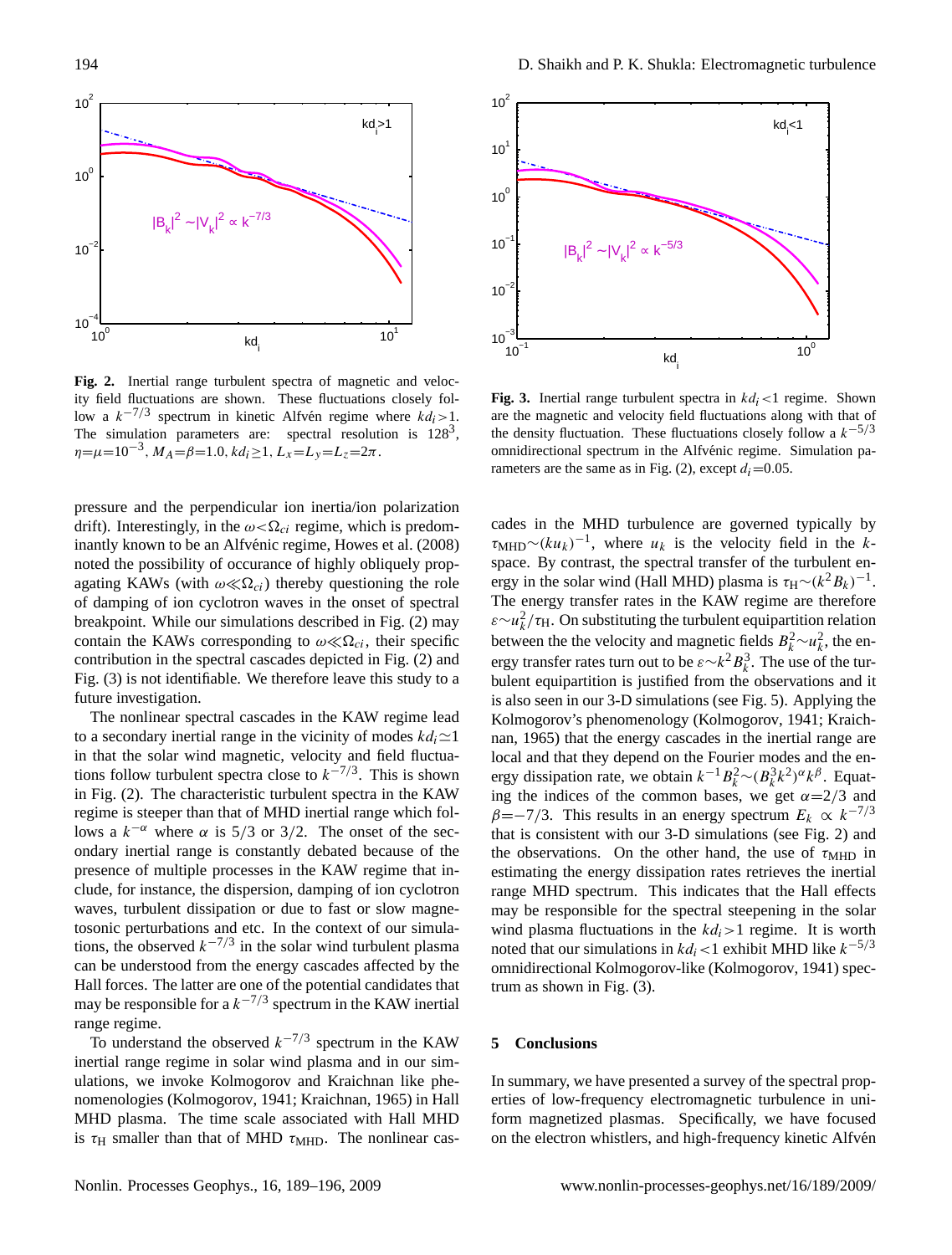waves. While for the electron whistlers the motion of ions is unimportant, the ion dynamics plays an essential role in the high-frequency KAW turbulence. We have developed codes to numerically solve the governing nonlinear equations for the whistler mode and KAW turbulences. Our simulations for the whistler mode turbulence depict a dual cascade process between the energy and mean magnetic potential in consistent with a Kolmogorov phenomenology. Furthermore, the high-frequency kinetic Alfvén regime, typically observed in the solar wind plasma, is studied by means of 3-D simulations. Our 3-D simulation results exhibit that the characteristic turbulent interactions in the high-frequency regime evolve typically on the Hall time-scales and modify the inertial range spectra that eventually leads to the observed spectral break in the solar wind.

*Acknowledgement.* The support of NASA(NNG-05GH38) and NSF (ATM-0317509) grants is acknowledged.

This work was partially supported by the Deutsche Forschungsgemeinschaft through the project SH 21/3-1 of the Forschergruppe 1048.

Edited by: P.-L. Sulem

Reviewed by: M. Goldstein and another anonymous referee

#### **References**

- <span id="page-6-10"></span>Bale, S. D., Kellogg, P. J., Mozer, F. S., Horbury, T. S., and Reme, H.: Measurement of the Electric Fluctuation Spectrum of Magnetohydrodynamic Turbulence, Phys. Rev. Lett. 94, 215002, doi:10.1103/PhysRevLett.94.215002, 2005.
- <span id="page-6-16"></span>Bespalov, P. A.: Excitation of whistler waves in three spectral bands in the radiation belts of Jupiter and Saturn, European Planetary Science Congress, Berlin, Germany, 18–22 September 2006, p. 461, 2006.
- <span id="page-6-1"></span>Biskamp, D., Schwarz, E., and Drake, J. F.: Two-dimensional electron magnetohydrodynamic turbulence, Phy. Rev. Lett., 76 1264– 1267, 1996.
- <span id="page-6-5"></span>Biskamp, D. and Bremer, U.: Dynamics and Statistics of Inverse Cascade Processes in 2-D Magnetohydrodynamic Turbulencem, Phys. Rev. Lett., 72, 3819–3822, 1994.
- <span id="page-6-21"></span>Bhattacharjee, A.: Impulsive Magnetic Reconnection in the Earth's Magnetotail and the Solar Corona, Annu. Rev. Astron. Astrophys, 42, 365–384, 2004.
- <span id="page-6-22"></span>Bhattacharjee, A., Ma, Z. W., and Wang, X.: Recent developments in collisionless reconnection theory: Applications to laboratory and space plasmas, Phys. Plasmas, 8, 1829–1839, 2001.
- <span id="page-6-18"></span>Bulanov, S. V., Pegoraro, F., and Sakharov, A. S.: Magnetic reconnection in electron magnetohydrodynamics, Phys. Fluids, B., 4 2499–2508, 1992.
- <span id="page-6-13"></span>Cattell, C., Wygant, J. R., Goetz, K., Kersten, K., Kellogg, P. J., von Rosenvinge, T., Bale, S. D., Roth, I., Temerin, M., Hudson, M. K., Mewaldt, R. A., Wiedenbeck, M., Maksimovic, M., Ergun, R., Acuna, M., and Russell, C. T.: Discovery of very large amplitude whistler-mode waves in Earth's radiation belts, Geophys. Res. Lett., 35, L01105, doi:10.1029/2007GL032009, 2008.
- <span id="page-6-6"></span>Denskat, K. U., Beinroth, H. J., and Neubauer, F. M.: Interplanetary magnetic field power spectra with frequencies from 2.4 X 10 to

the -5th HZ to 470 HZ from HELIOS-observations during solar minimum conditions, J. Geophys. Res., 54, 60–67, 1983.

- <span id="page-6-19"></span>Eliasson, B. and Shukla, P. K.: Dynamics of Whistler Spheromaks in Magnetized Plasmas, Phys. Rev. Lett., 99, 205005, doi:10.1103/PhysRevLett.99.205005, 2007.
- <span id="page-6-3"></span>Frisch, U.: Turbulence: The Legacy of A. N. Kolmogorov (Cambridge University Press, Cambridge, 1995), 1995.
- <span id="page-6-4"></span>Fyfe, D., Montgomery, D., and Joyce, G.: Dissipative, forced turbulence in two-dimensional magnetohydrodynamics, J. Plasma Phys. 17, 369–398, 1977.
- <span id="page-6-7"></span>Goldstein, M. L., Roberts, D. A., and Fitch, C. A.: Properties of the fluctuating magnetic helicity in the inertial and dissipation ranges of solar wind turbulence, J. Geophys. Res., 99, 11519– 11538, 1994.
- <span id="page-6-9"></span>Ghosh, S., Siregar, E., Roberts, D. A., and Goldstein, M. L.: Simulation of high-frequency solar wind power spectra using Hall magnetohydrodynamics, J. Geophys. Res., 101, 2493–2504, 1996.
- <span id="page-6-23"></span>Howes, G. G., Dorland, W., Cowley, S. C., Hammett, G. W., Quataert, E., Schekochihin, A. A., and Tatsuno, T.: Kinetic Simulations of Magnetized Turbulence in Astrophysical Plasmas, Phys. Rev. Lett., 100, 065004, doi:10.1103/PhysRevLett.100.065004, 2008.
- <span id="page-6-12"></span>Helliwell, A.: Whistlers and Related Ionospheric Phenomena. Stanford University Press, Stanford, CA, 1965.
- <span id="page-6-2"></span>Kraichnan, R. H.: Inertial-Range Spectrum of Hydromagnetic Turbulence, Phys. Fluids, 8, 1385–1387, 1965.
- <span id="page-6-0"></span>Kingsep, A. S., Chukbar, K. V., and Yan'kov, V. V.: Reviews of Plasma Physics, Consultants Bureau, New York, 16, 243–291, 1990.
- Gordeev, A. V., Kingsep, A. S., and Rudakov, L. I.: Electron magnetohydrodynamics, Phys. Reports, 243, 215–315, 1994.
- <span id="page-6-20"></span>Shukla, P. K.: Modulational instability of whistler-mode signals, Nature, 274, 874–875, 1978.
- <span id="page-6-25"></span>Kolmogorov, A. N.: The Local Structure of Turbulence in Incompressible Viscous Fluid for Very Large Reynolds' Numbers, Dokl. Akad. Nauk SSSR, 30, 301–305, 1941.
- <span id="page-6-8"></span>Leamon, R. J., Matthaeus, W. H., Smith, C. W., Wong, H. K.: Contribution of Cyclotron-resonant Damping to Kinetic Dissipation of Interplanetary Turbulence, Astrophys. J., 507, L181, doi:10.1086/311698, 1998.
- <span id="page-6-24"></span>Matthaeus, W. H., Servidio, S., and Dmitruk, P.: Comment on "Kinetic Simulations of Magnetized Turbulence in Astrophysical Plasma" by Howes, G. G., Dorland, W., Cowley, S. C., Hammett, G. W., Quataert, E., Schekochihin, A. A. and Tatsuno, T., Phys. Rev. Lett., 101, 149501, doi:10.1103/PhysRevLett.100.065004, 2008.
- <span id="page-6-17"></span>Mason, R. J., Auer, P. L., Sudan, R. N., Oliver, B. E., Seyler, C. E., and Greenly, J. B.: Nonlinear magnetic field transport in opening switch plasmas, Phys. Fluids B., 5, 1115–1127, 1993.
- <span id="page-6-14"></span>Russell, C. T., Zhang, T. L., Delva, M., Magnes, W., Strangeway, R. J., and Wei, H. Y.: Lightning on Venus inferred from whistlermode waves in the ionosphere, Nature, 450(7170), 661–662, 2007.
- <span id="page-6-11"></span>Servidio, S., Matthaeus, W. H., and Carbone, V.: Statistical properties of ideal three-dimensional Hall magnetohydrodynamics: The spectral structure of the equilibrium ensemble, Phys. Plasmas., 15, 042314–15, 2008.
- <span id="page-6-15"></span>Scholer, M. and Burgess, D.: Whistler waves, core ion heating, and